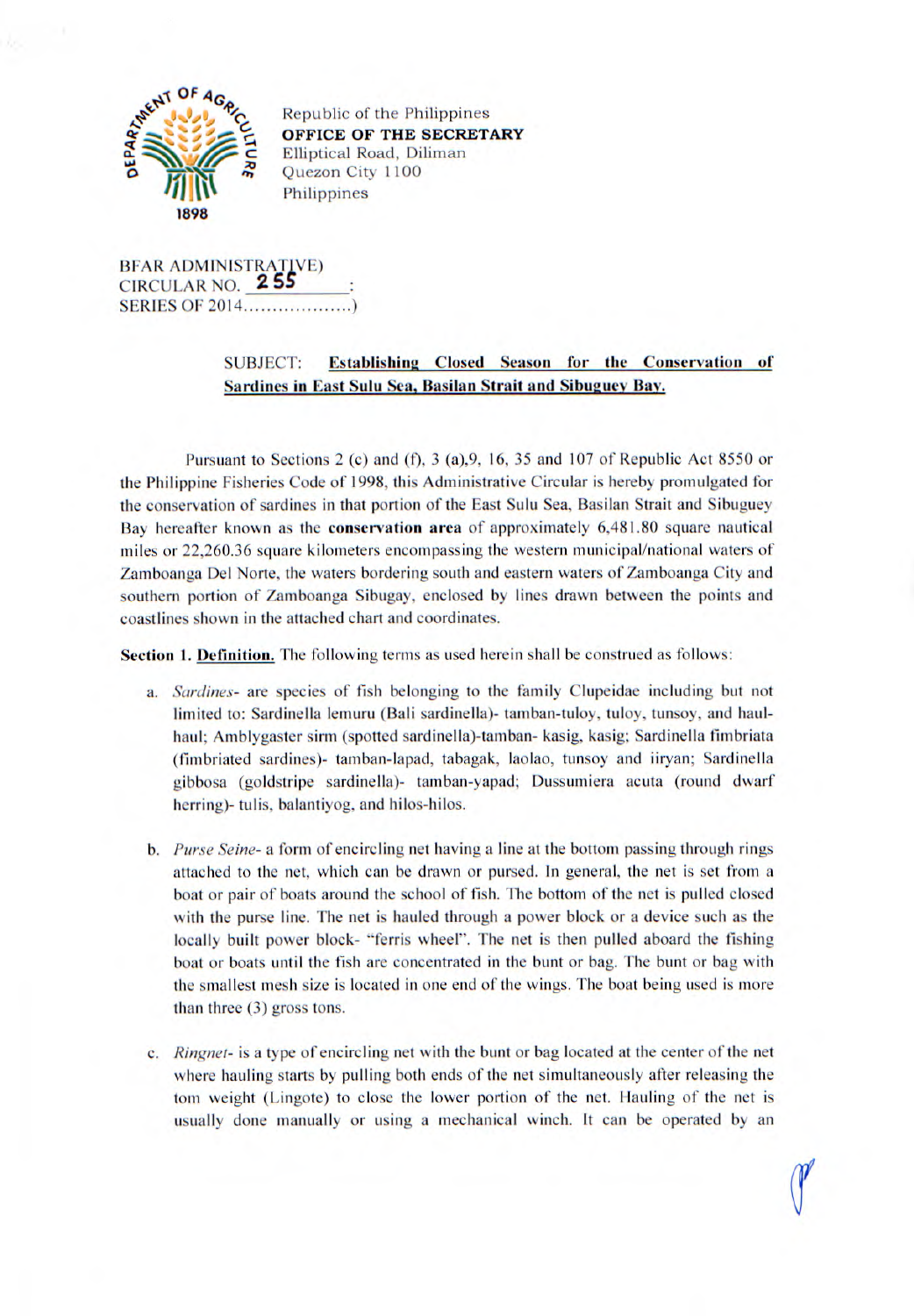outrigger motorized or launch type boat. The boat being used is more than three (3) gross tons.

- *d. Bagnet- is* a type of fishing gear resembing an inverted mosquito net where the net is lowered under the boat and lifted by a series of pull ropes to the deck of the boat. The impounded fish are released on deck for sorting. The boat is provided with surface and submerged lights, both either incandescent or halogen bulbs to attract school of fish. The boat being ised is more than three  $(3)$  gross tons.
- *e. Scoop net- is* a fishing gear also known as "paulbo" used for catching post larval and fingerlings stage of sardines, anchovies and other small pelagic fish species locally *knownas "lupoy satuloy"* or *"lupoy sa malangsi"* and *"sihag-sihag".* The scoop net is made of a one-meter diameter circular shaped frame. Attached/ weaved in this frame is a conical mosquito net. Fishing is done at nighttime until early morning in shallow municipal water areas utilizing small outrigger wooden boat of less than 3 gross tons. One fisher operates each boat using a scoop net and a 500-candle power incandescent lamp for luring fish. During operation, fishers group themselves together to lure more fish. Each fisher performs harvesting by scooping the fish out of the water.

**Section 2. Prohibition.-** It shall be unlawful for any person, association, or corporation to kill or catch, or cause to be killed or caught or taken, any sardines as defined in section 1(a) in the conservation area using purse seine, ringnet, bagnet and scoopnet, or to purchase, sell, offer or expose for sale, or have in possession or under his control any sardines caught in the conservation area, during the closed season from **December 1, 2014 to March 1, 2015 and every such period thereafter** subject to the annual review by the NFARMC.

**Section 3. Review and Adjustment** – The implementation of the closed season shall be subjected to continuous research and peer review by experts from the Bureau of Fisheries and Aquatic Resources, National Fisheries Research and Development Institute, academe, and industry experts, to determine the best management strategy that would ensure the sustainability and conservation of the sardines. Three months prior to the start of each closed season, the Director, may, upon the recommendation of the Technical Working Group created in Section 4 hereof, adjust the period of the closed season for that year, which may begin on November 15 and end on February 15, and issue an advisory for this purpose. Should there be no advisory, then the closed season shall begin on December 1 and end on March 1.

**Section 4. Creation and Composition of a Technical Working Group (TWG)- A**  Technical Working Group is hereby created to conduct research and peer review of the closed season and provide recommendations to the Director and the NFARMC for purposes of policy adjustments. The TWG shall be chaired by the BFAR Regional Director of Region 9 and shall be composed of the following members:

1. 4 Representatives from the fishing industry (Zamboanga del Norte, Zamboanga Sibugay, Zamboanga City and ARMM)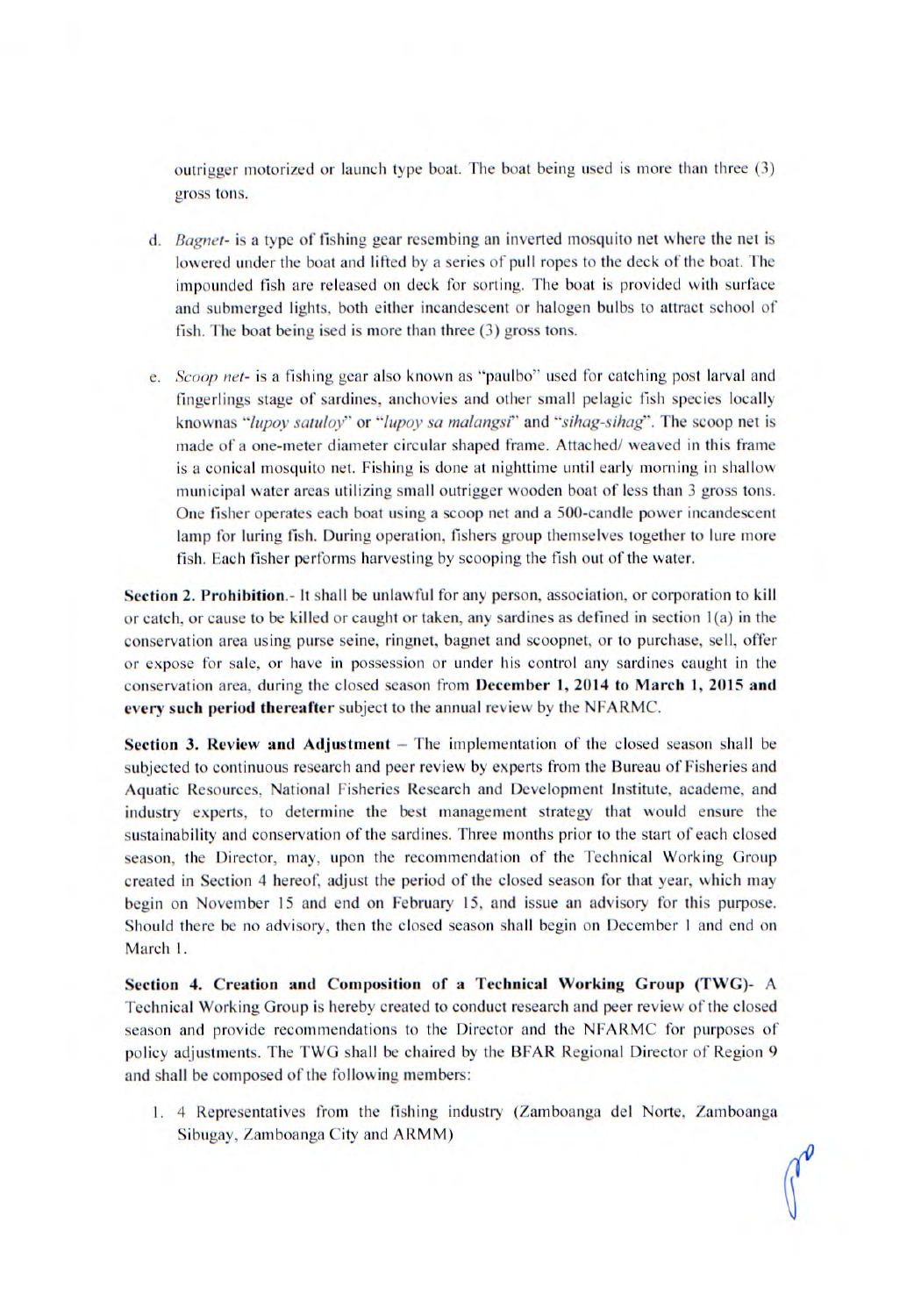- 2. Representative from the canning industry
- 3. Representative from the bottled sardines industry
- 4. 2 Representatives from the village type processors
- 5. Academe Research and Extension
- 6. DOST- Research
- 7. DTI Industry Coordination
- 8. DOLE Training and Livelihood
- 9. 2 Representatives from the Law enforcement agencies (PNP-Maritime and PCG) fishery law enforcement
- 10. Concerned LGUs (ZamPen, ARMM)
- 11. BFAR and NFRDI
- 12. BFAR RFO 9 and ARMM
- 13. Representative from the Industrial Group of Zamboanga, Inc.
- 14. Representative from the Labor Sector

**Section 5. Sanctions.** Violation of Section 2 of this Order shall be penalized in accordance with the applicable provision of RA *8550* and other applicable laws.

**Section 6. Repealing Clause.** - All administrative orders, rules and regulations or parts thereof which are inconsistent with the provisions of this order are hereby repealed.

**Section 7. Effectivity.** – This administrative order shall take effect fifteen (15) days after its publication in the Official Gazette and/or two newspapers of general circulation and upon registration with the National Administrative Register.

RECOMMENDING APPROVAL:

**ATIV. ASIS G. PEREZ** *<u>Undersecretary</u>* for Fisheries and Concurrent Director, BFAR

APPROVER PROCESO J. ALCALA Secretary, DA

| DEPARTMENT OF AGRICULTURE<br>THE REPORT OF REAL PROPERTY AND A REPORT OF PLANT OF REAL PROPERTY. |
|--------------------------------------------------------------------------------------------------|
| in replying pls cite this code<br>For Signature: S-11-14-0193                                    |
| Received: 11/18/2014 11:38 AM                                                                    |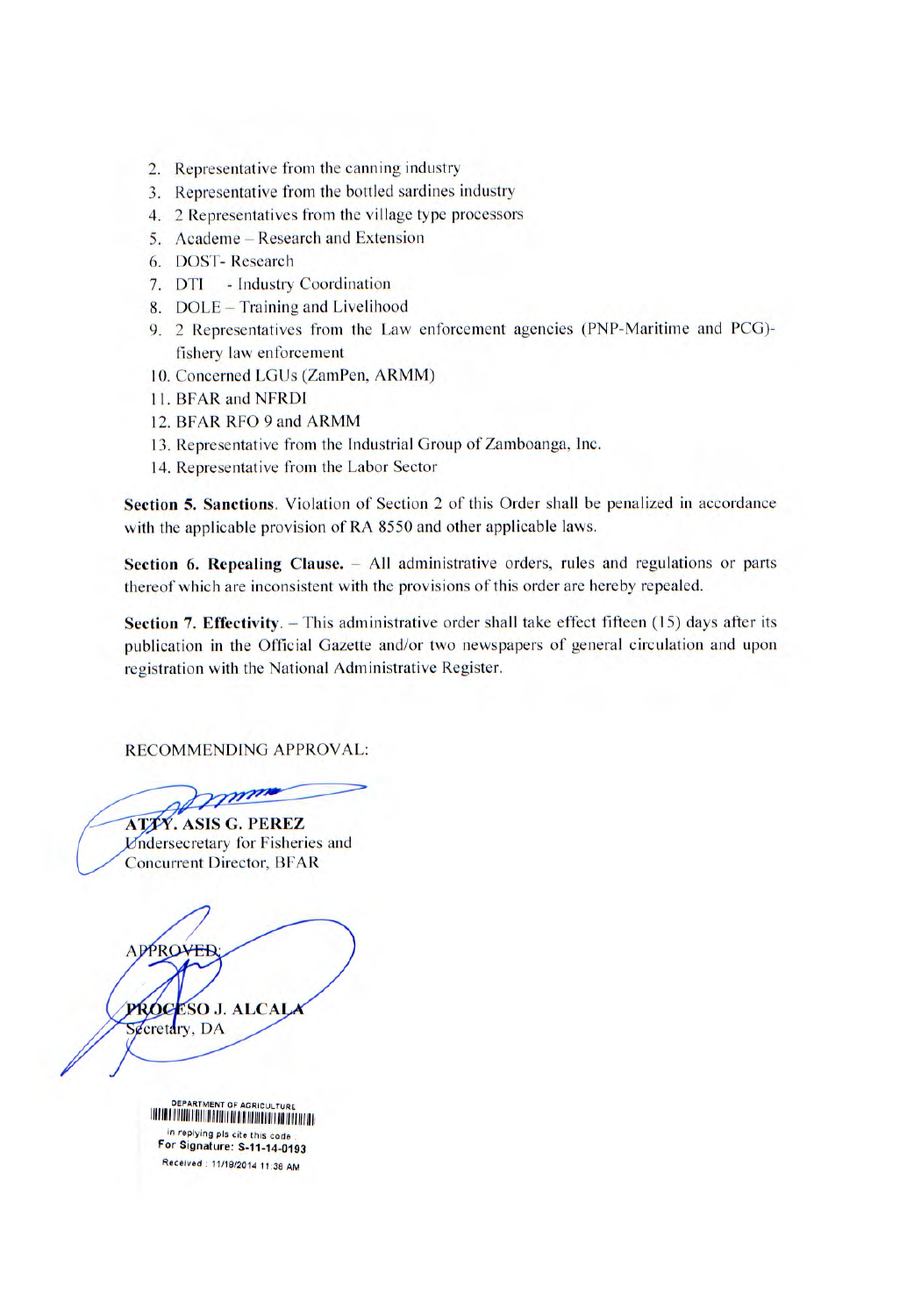

Figure 1. Conservation Areas for Sardines in portions of East Sulu Sea, Basilan Strait and Zamboanga Sibugay.

P